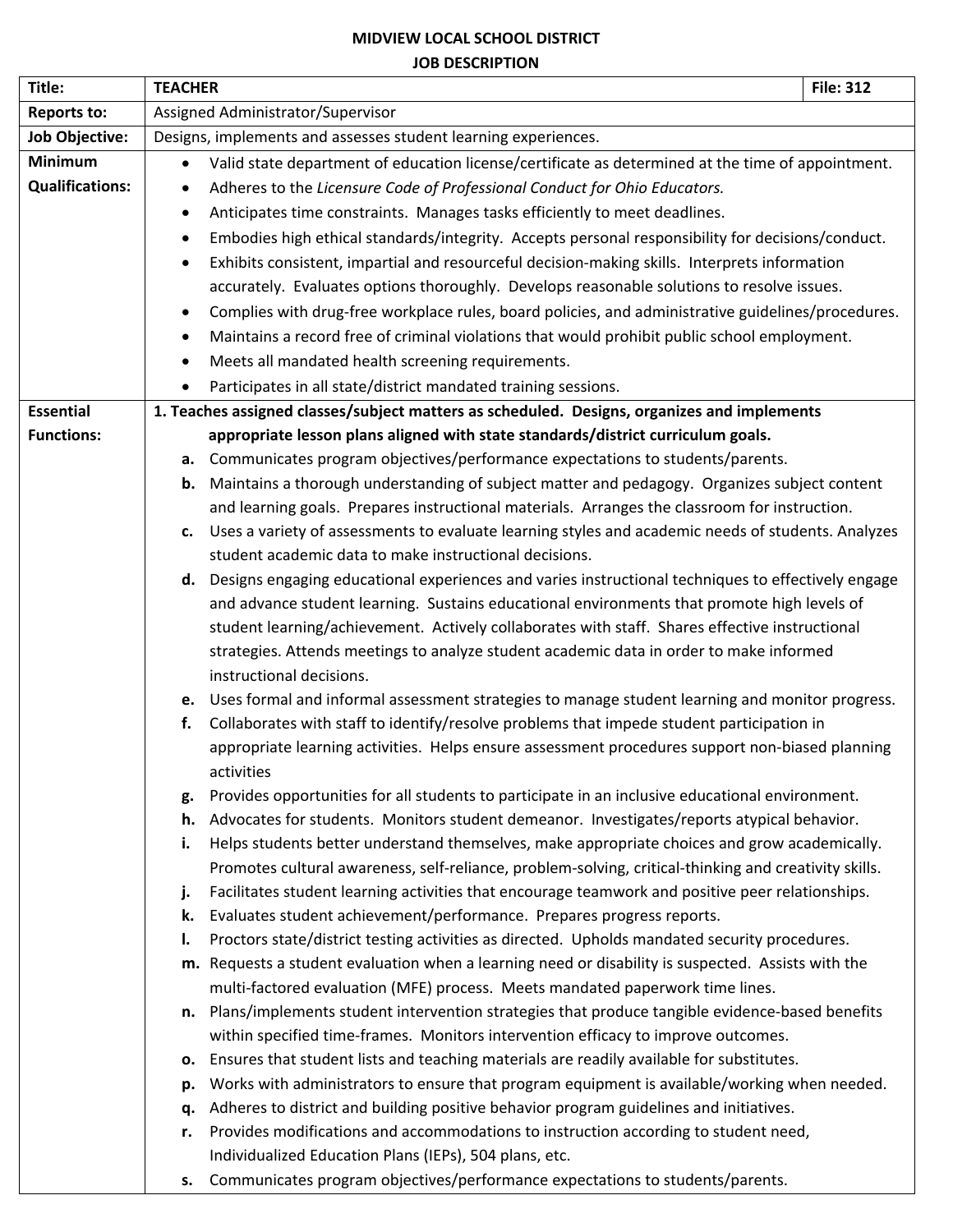|  | Keeps current with state standards/guidelines. |
|--|------------------------------------------------|
|--|------------------------------------------------|

# **Additional Title I Teacher Duties**

- **u.** Helps qualify student for program participation.
- **v.** Helps staff identify appropriate strategies for each students (e.g., pull-out, team-teaching, etc.).
- **w.** Plans/implements student intervention strategies that produce tangible evidence-based benefits within specified time-frames. Monitors intervention efficacy to improve outcomes.
- **x.** Reinforces concepts introduced in inclusive settings. Provides accommodations/modifications as needed (e.g., differentiated curriculum, equipment adaptations, extended time, study guides, reading/transcribing assistance, etc.). Keeps teachers aware of concerns/emerging issues.
- **y.** Prepares and shares progress reports with classroom teachers and parents.

# **Additional Vocational Teacher Duties**

- **z.** Identifies prerequisite employment skills. Profiles essential training characteristics. Assists with program planning and curriculum development.
- **aa.** Ensures program compliance with all required criteria to maintain accreditations/charters.
- **bb.** Recommends class schedules based on enrollment demand and equipment/classroom availability.
- **cc.** Maintains career-focused resource materials. Helps students understand the interrelationship of academic courses and career objectives. Promotes a balanced perspective of work and family life.
- **dd.** Identifies/obtains community-based job training/employment opportunities.
- **ee.** Coordinates/implements program services (e.g., application/interview processes, job placements, work site adaptations, job coaching, student progress reports, attendance/retention, etc.).
- **ff.** Supervises/participates in supplemental program activities (e.g., training conferences, field trips, job fairs, student competitions/award programs, summer intern programs, etc.) as directed.
- **gg.** Collaborates with community members to create partnerships.

# **Additional Substitute Teacher Duties**

**hh.** Teaches assigned classes/subject matters as scheduled.

- **ii.** Reports to the office to sign in/out. Complies with building work schedules/hours. Works cooperatively with other teachers.
- **jj.** Assumes responsibility for learning all emergencies procedures (e.g., evacuations, lock downs, adverse weather, power failures, etc.). Promptly reports all personal injuries. Learns the proper procedure for operating equipment associated with the assignment.
- **kk.** Performs all building/program duties assigned to the absent teacher as directed.
- **ll.** Consults with the assigned administrator/supervisor to resolve questions and/or concerns.

**mm.** Follows the absent teacher's written lesson plans. Prepares a written summary of work completed. Makes the absent teacher aware of special situations or problems encountered

### **2. Exemplifies professionalism and fosters goodwill to enhance the district's public image.**

- **a.** Develops mutually respectful relationships with co-workers. Functions as part of a cohesive team.
- **b.** Contributes to an effective and positive work/learning environment. Completes all assigned duties.
- **c.** Maintains a professional appearance. Wears work attire appropriate for the position.
- **d.** Helps students understand/embrace ethical conduct and democratic values.
- **e.** Respects privacy and maintains the confidentiality of privileged information.
- **f.** Maintains an acceptable attendance record and is punctual.
- **g.** Strives to develop rapport and serve as a positive role model for others.
- **h.** Takes the initiative to perform routine tasks independently.
- **i.** Shows an active interest in the academic/personal development of students.
- **j.** Supports community participation in school-sponsored events and activities.